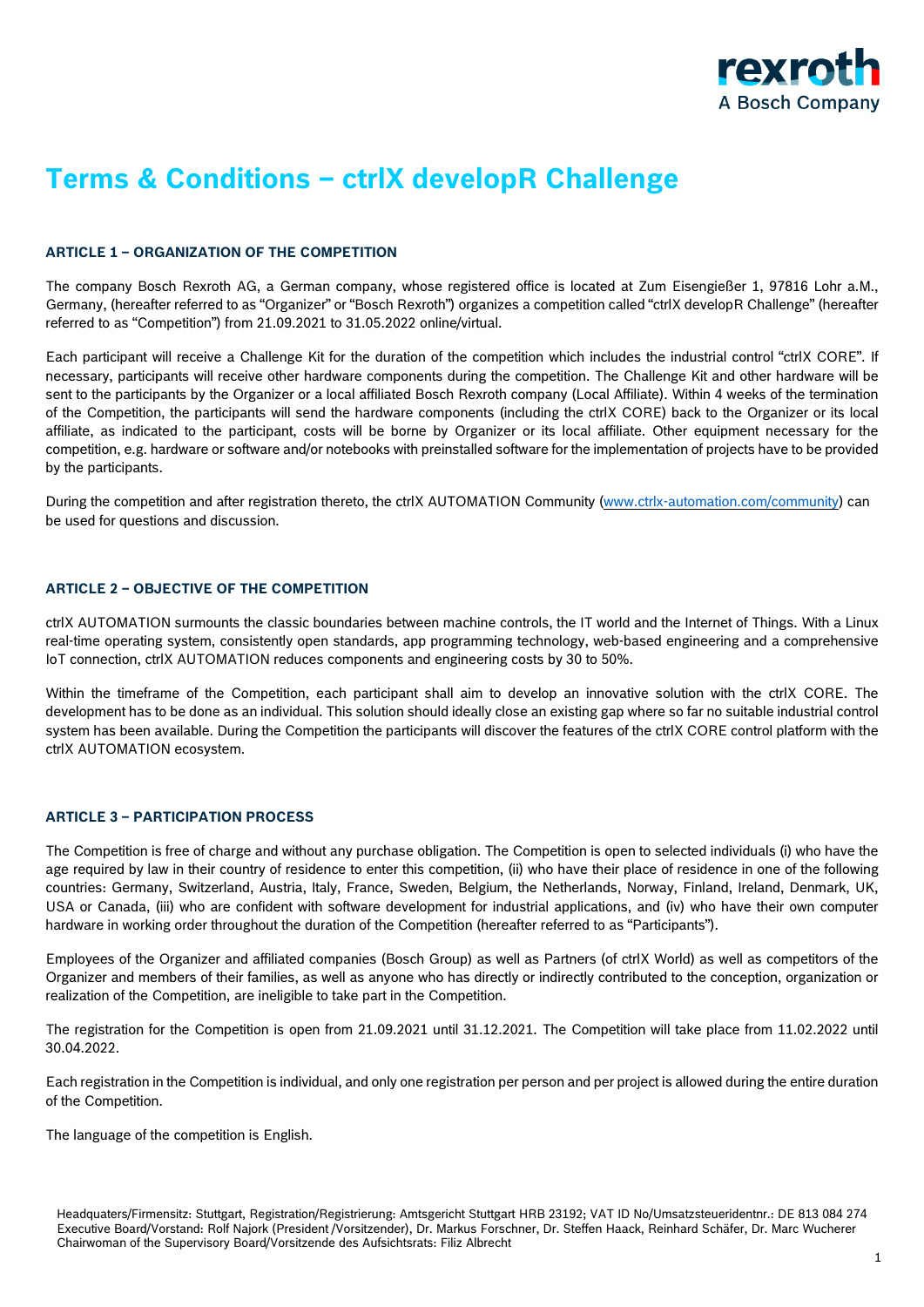

## **Phase 1: Registration process**

- Date and Time: Start of registration 21.09.2021, 12:00 (CET), end of registration 31.12.2021, 00:00 (CET).
- Object: Participants will be selected by the Organizer. Registrants must provide the following information: first name, last name, e-mail, profession, company, postal address, category, project idea as well as description of the idea and approach. Interested parties apply for the ctrlX developR Challenge via the application form available on the website [www.ctrlx-developr-challenge.com.](http://www.ctrlx-developr-challenge.com/)

Each candidate guarantees that the information entered during his/her application to the Competition is complete and accurate. Any false, incorrect or incomplete information will automatically result in the application being rejected. From 05.01.2022, applicants will be notified by e-mail whether they have been accepted as Participants.

The Organizer reserves the right to reject an application at any time, if the profile of the Participant does not comply with the Competition standards.

### **Phase 2: Beginning of the Competition**

- Date and Time: 11.02.2022, 15:00 (CET)
- Place: Online/Virtual
- Object: Participants will have the chance to meet virtually e.g. with their dedicated mentor from the Organizer and work by her/himself. Participants will have time until 31.03.2022 at 00:00 (CET) to implement their ideas.

### **Phase 3: Start of work on the projects**

- Date and Time: 11.02.2022, 17:00 (CET)
- Place: Online/Virtual
- Object: One mission: The aim of the Competition is to develop, as an individual over the 77 days, a solution for ctrlX AUTOMATION.

### **Phase 4: Evaluation of the projects**

- Date: May 2022
- Place: Online/Virtual
- Object: Jury's selection of finalists

## **Phase 5: Presentation and Competition results**

- Date: May 2022, exact date will be communicated
- Place: Online/Virtual OR at Bosch Rexroth AG, Lise-Meitner-Straße 4, 89081 Ulm, Germany. In the latter case, a live stream will be available for finalists who cannot be present during this event and probably open to other interested third parties.
- Object:
	- o Each Individual chosen to be a finalist will present their result to a jury. Each individual will have prox. 15 min (TBD) to present.
	- o Jury's deliberation and announcement of winners and prizes

### **ARTICLE 4 – DETERMINATION OF WINNERS**

The winning individuals will be determined by a jury of mentors. The composition of the jury will be communicated to the Participants at the latest on 11.02.2022.

The winners will be selected by the jury from among the Participants who fulfill the following conditions:

- They meet the conditions for participation as set forth in the present rules
- They submitted their prototype to the jury.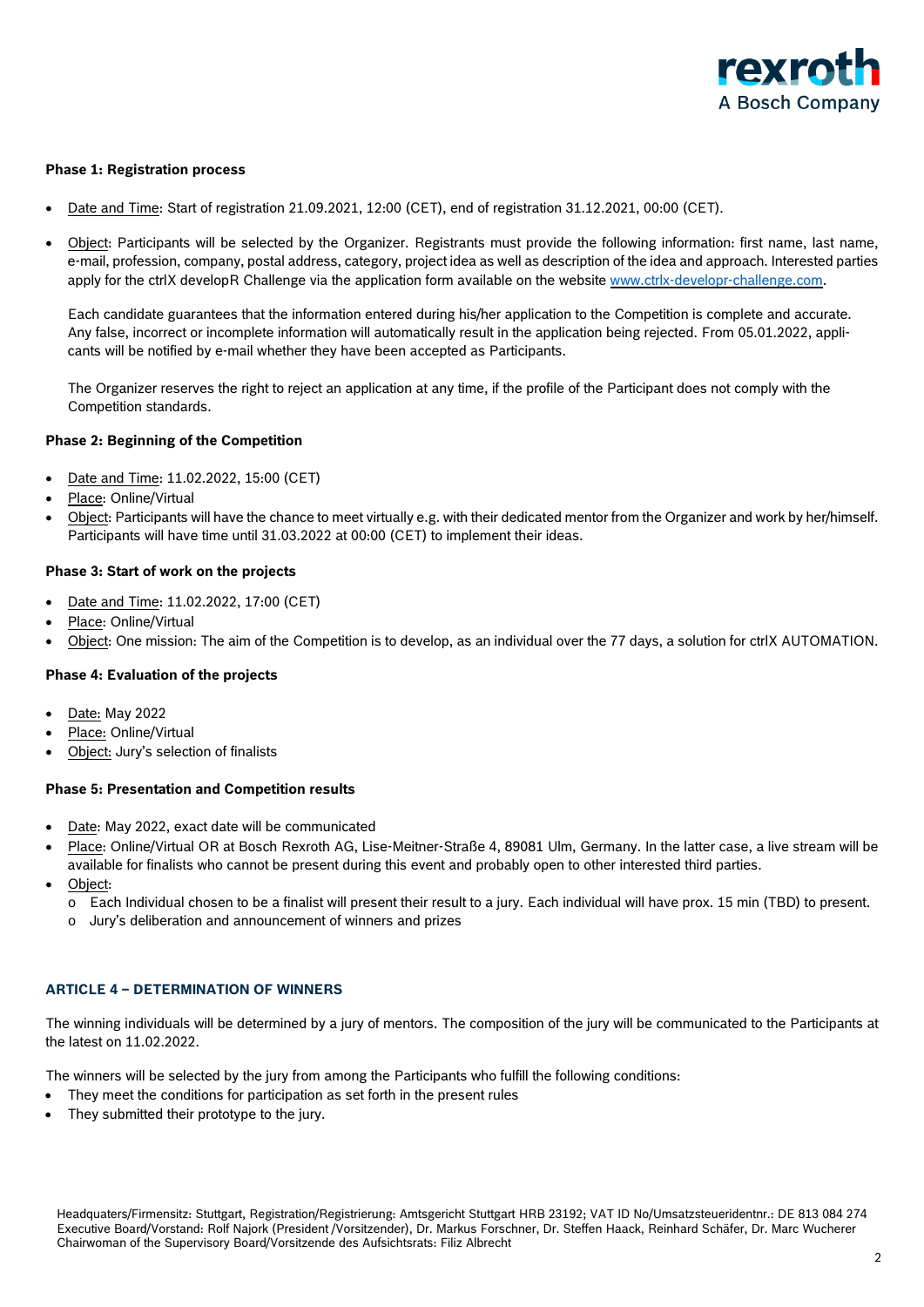

The jury will select the winning Participants based on the following criteria:

- 1) Idea & approach
- 2) Technical methods & implementation (e.g. quality of coding, used algorithms ...)
- 3) Added value, potential (e.g. usability, practical relevance…) & marketing concept
- 4) Final pitch presentation

Jury decisions are final and cannot be challenged.

### **ARTICLE 5 – CERTIFICATES**

The winners will receive a winner's certificate; all other Participants will receive a finisher's certificate. Certificates will be sent by the Organizer to the Participants within a maximum of four (4) weeks after announcement of the winners to the e-mail address indicated by the Participants.

The winners will receive a small surprise as an additional "thank you", within a maximum of four (4) weeks after announcement of the winners to the postal or e-mail address indicated by the winners.

The surprise is neither assignable, nor exchangeable / refundable against its cash value.

If the address of a winner is unusable (illegible, incomplete or erroneous), the latter will lose the profit of the surprise.

In addition, the Organizer cannot be held liable because of an error of routing of the surprise, its loss during shipment, or inability to contact the winner.

## **ARTICLE 6 – COMPENSATION**

Participant waives all of his/her claims regarding compensation against the Organizer due to his/her participation to the Competition (in particular with regards to costs incurred for participation such as transport, accommodation, etc.).

## **ARTICLE 7 – MODIFICATION, INTERRUPTION AND TERMINATION OF THE COMPETITION**

The Organizer reserves the right to shorten, extend, modify or terminate the Competition, or a part of the Competition, as a result of a force majeure event without incurring liability as a result thereof.

In such case, the Organizer will provide notice thereof to the Participants by any means of its choice (including e-mail and/or publication on the Website), and, if the need arises, will communicate to the Participants the new rules applicable or the new ending date of the Competition, as the case may be. Each Participant may notify the Organizer by e-mail that she/he refuses the new conditions of the rules, in which case she/he will be excluded from participating, which she/he expressly accepts. If no refusal is communicated to the Organizer within 72 hours, the new conditions of the rules will be deemed to have been accepted by Participants.

In case of a modification to the rules, cancellation or interruption of the Competition, or a reduction or an extension of its length, the Organizer waives all liability and Participants will not be entitled to any compensation.

### **ARTICLE 8 – FRAUD**

The Organizer may cancel all or part of participations in the Competition if it appears that fraud has occurred in any form whatsoever, in particular computer fraud, during the Competition. The Organizer reserves, in this case, the right not to award prizes to fraudsters, to disqualify the concerned prototype project and/or to bring actions against the authors of these frauds. The Organizer shall not incur any responsibility towards the Participants because of the committed frauds.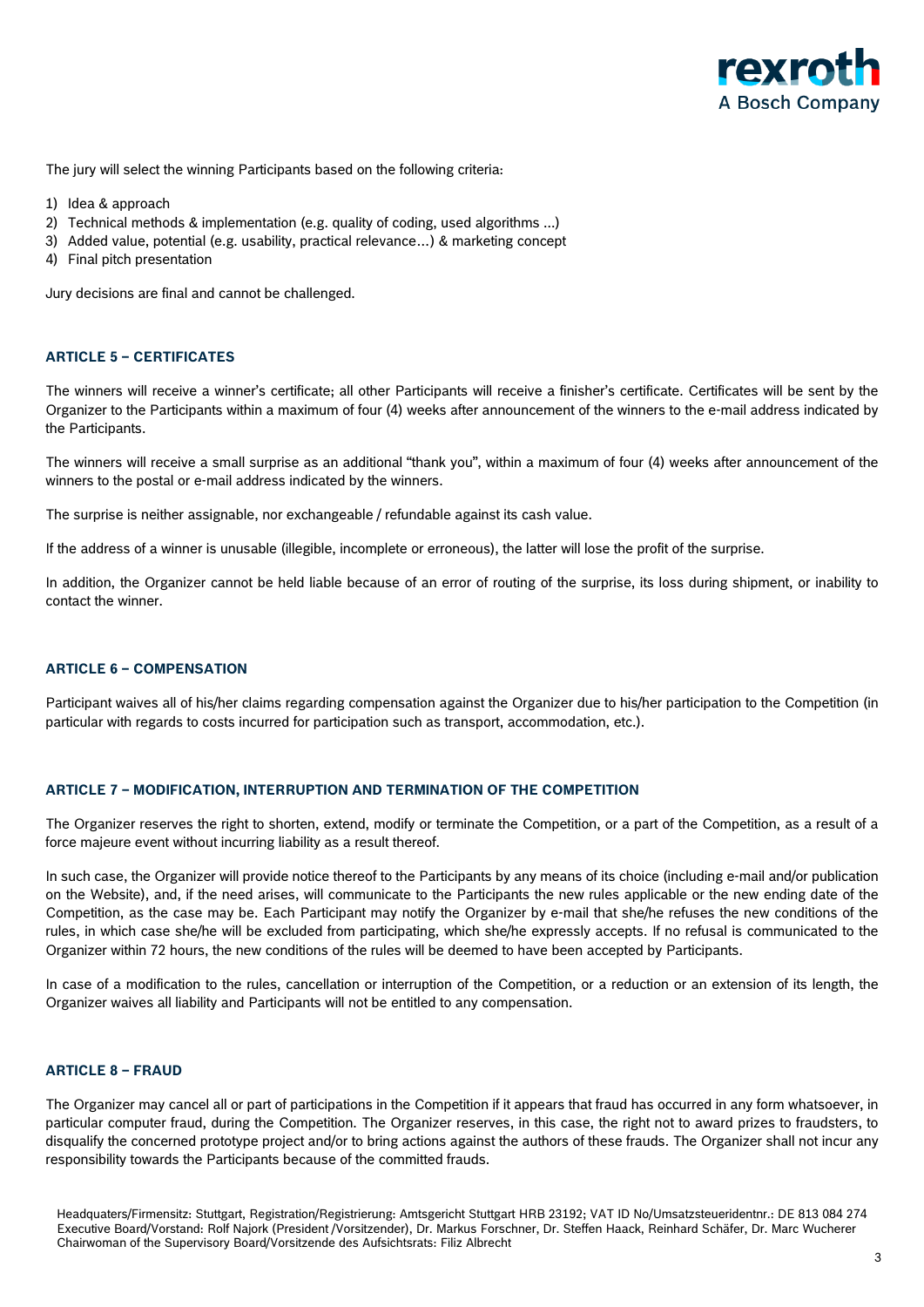

Furthermore, the Organizer cannot be liable in case of damage, whether material or immaterial, caused during the Competition and thereafter, to the Participants, to their computing equipment, or to the data, including consequences which may ensue from it on their personal, professional or commercial activity.

## **ARTICLE 9 – EXPLOITATION RIGHTS AND INTELLECTUAL PROPERTY**

Exploitation and property rights to prototypes developed during the Competition are reserved to Participants.

If the Participants wish to assign their rights, they shall first offer to the Organizer the option to acquire the rights in their prototypes for commercial use. The conditions of this assignment of rights shall be defined by way of a separate agreement between the Organizer and the Participants.

The Participants grant to the Organizer and its affiliates the worldwide, irrevocable and exclusive right to use and commercially exploit the IP rights in their prototypes on reasonable conditions and remuneration.

During the Competition, the Participants shall only use elements which are clear of any rights. Any third-party elements included in the prototype, including open source software, must be clearly identified with their version, the terms of the applicable license and any other details regarding their use. The Participant understands that this information is taken into account in the assessment for the allocation of a prize.

The prototypes shall not infringe any intellectual property right or images right. Each Participant warrants to the Organizer that their creation does not infringe in any way any third-party rights, and that she/he obtained, where necessary, the authorization of any third party.

By joining the Competition, Participants expressly authorize the Organizer, for free, to publish, communicate, exhibit and disclose orally, graphically or in writing, projects and prototypes presented during the Competition. Each Participant agrees to be mediatized (portfolio, website, etc.) and authorizes the Organizer, for free, to present all the works realized on all the communication media used in support of this Competition as well as to mention names, first names and images of the Participants.

Under this regulation, the Participant shall not acquire any full or partial right of any names and/or brands associated with Bosch, used alone, in association with or as part of another word or name, or any rights on trademarks, names or logos of Bosch or any of its associated or related companies.

### **ARTICLE 10 – IMAGE RIGHTS**

The Participants may be filmed or photographed during the competition. By joining the Competition, the Participants agree to the use and the distribution of their image by the Organizer, including for promotional events occurring after the Competition. The production and distribution of films and photographs of the event will not lead to any compensation of the Participants. The Participants shall grant the Organizer the rights of use required for the aforementioned purposes for any existing images or copyrights.

## **ARTICLE 11 – CONFIDENTIALITY**

The Participant acknowledges the confidentiality of all information and documents which have been shared with him/her throughout the Competition.

During the whole duration of the Competition and for a period of 24 months from the start of the Second Phase mentioned in these Terms & Conditions, the Participant will not directly or indirectly, in writing or in any other way disclose, use or share any information with any third party, unless she/he has obtained a written authorization to do so, delivered by the Organizer beforehand. This applies to information shared with him/her by the Organizer or shared with him/her indirectly upon the execution of this contract.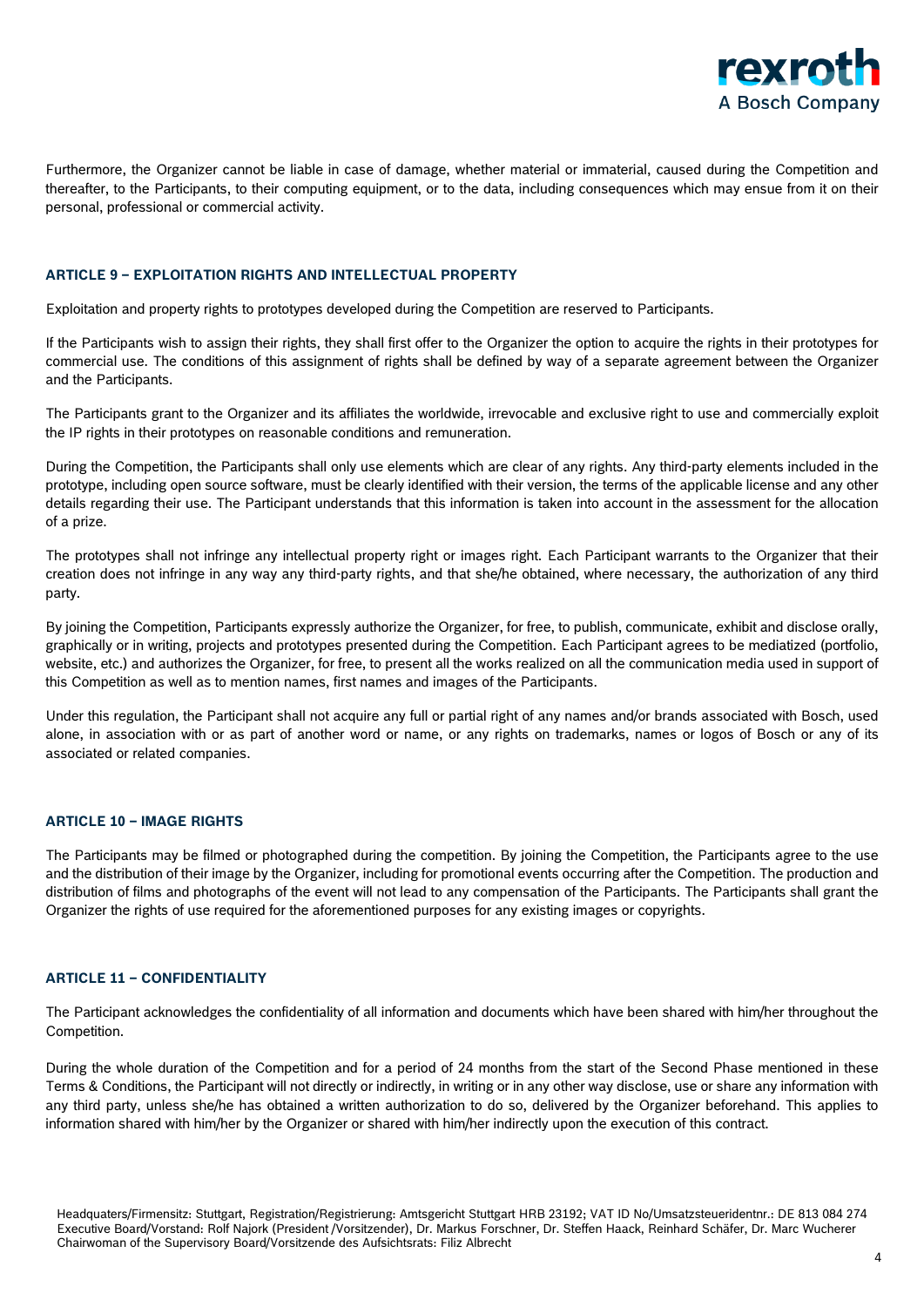

The obligation of non-disclosure shall not or no longer apply to:

- Confidential Information which has been already in the possession of the Participant except as a result of any improper action or omission of the Participant - at the time of disclosure,
- Confidential Information which becomes prior to or after the time of disclosure part of the public knowledge or literature, but through no fault or improper action or omission of the Participant or any Third Party to whom the Participant might have provided the Confidential Information in compliance with this Agreement,
- Confidential Information rightfully acquired from others that did not obtain the Confidential Information under the pledge of secrecy to the Organizer,
- Confidential Information that has been self-developed by or on behalf of the Participant independent of any Confidential Information in connection with or throughout the Competition.

In case the Participant is claiming a right of disclosure under this section, she/he shall have the burden of proof in establishing any of the above mentioned exceptions.

The Participant commits to returning any document containing confidential information or shared with the Participant upon the execution of this contract, on the Organizer's simple request. This confidentiality agreement is valid.

The Participants are encouraged to use any kind of social media and/or blogs or other form of communication during the whole duration of the Competition. If they do so, the Participants should conclude a separate Influencer Agreement with Bosch Rexroth.

The Participant agrees and acknowledges that all Confidential Information remains the sole property of the Organizer. The Participant shall not apply for or obtain any rights, in particular intellectual property rights, in respect to the Confidential Information.

## **ARTICLE 12 – PROTECTION OF PERSONAL DATA**

The collection and processing of personal data relating to the Participant by the Organizer is primarily intended to ensure that the Competition will be properly completed and in particular to allow the Organizer to contact the winner and to award them the surprise in an efficient way and, if the case arises, to publish the list of the winners.

Personal Data you submit when you participate in the Competition will be treated in accordance with our [Privacy](https://www.boschrexroth.com/documents/12605/34233325/ctrlX+AUTOMATION+-+developR+Challenge+-+GDPR+-+2021-09%3B+EN-DE/0b332340-7162-965b-6d5c-08eb82b1d9d5) Policy and applicable data protection laws.

Participants have the right to access, update and/or obtain deletion of their data by requesting directly Bosch Rexroth AG under [ctrlx.automation@boschrexroth.com.](mailto:ctrlx.automation@boschrexroth.com)

## **ARTICLE 13 – RESPONSIBILITY**

Bosch Rexroth reminds Participants about the characteristics and limits of the Internet network and declines any responsibility regarding any consequence that may occur while they are connected to the Internet network on the event websites and during their participation in the Competition.

It is the Participant's responsibility to take the appropriate measures to protect his/her own data and/or software located on his/her computer equipment, against any violation. The Participant's connection to the event websites and their participation in the Competition is made under their own sole responsibility. Bosch Rexroth shall not be held responsible for any infection by potential viruses on the Participant's computer equipment, or of the intrusion of a third party on their system.

Bosch Rexroth shall not be held responsible if, for any reason, data related to a Participant's registration does not reach the company or is illegible or impossible to process.

The Organizer reserve the right to exclude any Participant or person disrupting the Competition's smooth running. Bosch Rexroth reserves the right to use any recourse, including suing anyone suspected of cheating, falsifying, or disrupting the process described in the Terms and Conditions, or suspected of trying to accomplish such actions.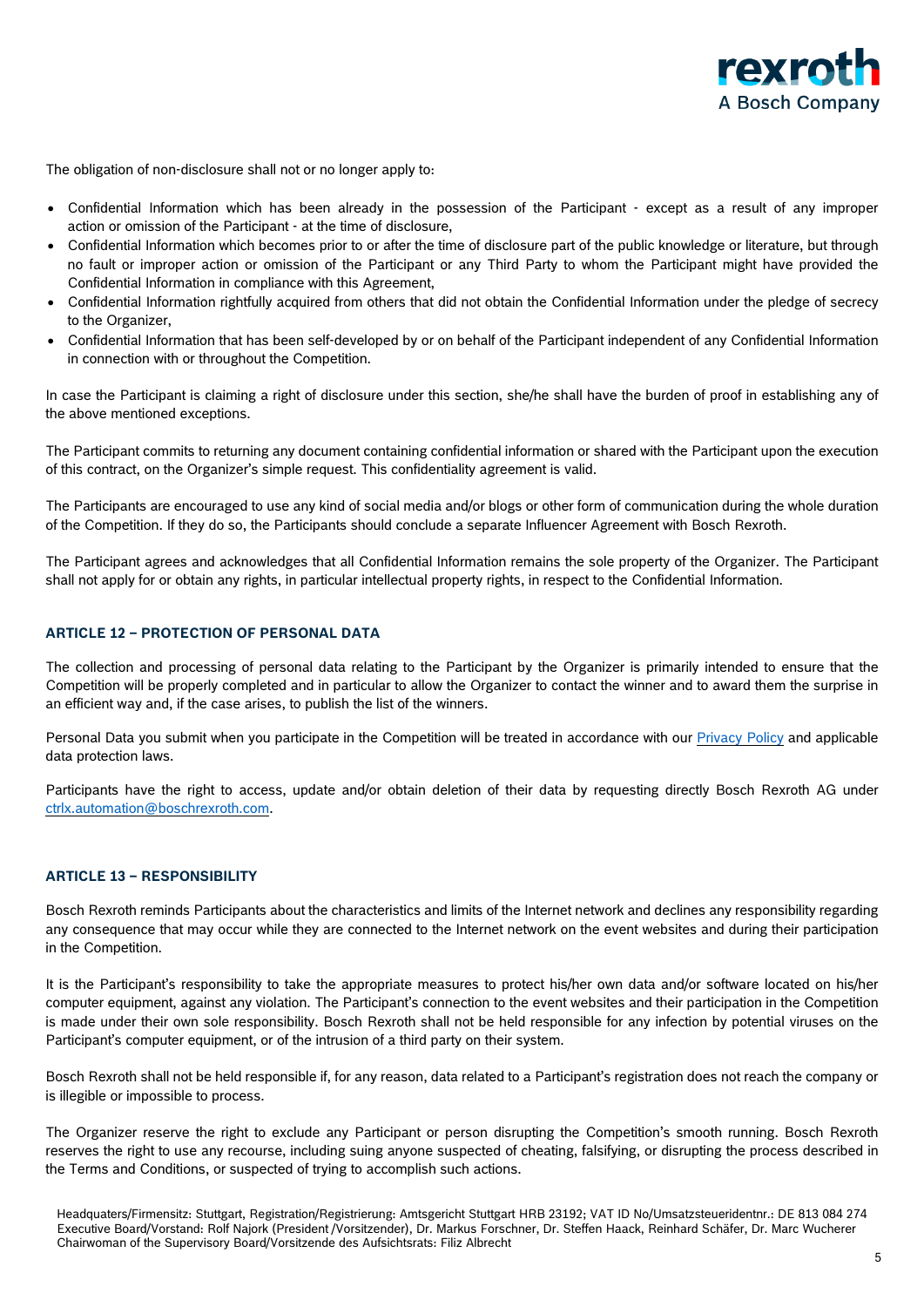

Any Participant deemed by the Organizer to have disrupted the Competition in any of the ways stated above, will be deprived of the right to obtain any prize, and no claim will be accepted consequently.

Participants remain solely and entirely responsible for the damages caused by them or their equipment to goods or people during the competition. They see to covering their risks by their own insurance and renounce any right to resort to the Organizer in that respect.

Any liability of the Organizer is excluded.

This does not apply in the case of gross negligence or intent, in the event of non-compliance with a guarantee given, in case of culpable injury to life, limb or health or in case of a culpable violation of essential contractual obligations as well as in case of liability according to the Product Liability Act. The claim for damages for the breach of essential contractual obligations shall, however, be limited to the foreseeable damage typical for the contract, unless another of the aforementioned cases exists. A change in the burden of proof to the disadvantage of the participant is not associated with the above provisions.

## **ARTICLE 14 – APPLICATION OF THE TERMS AND CONDITIONS**

This document is accessible during the full duration of the Competition.

Participation in the Competition implies full acceptance without reservation of the present regulation. Participation in the Competition is strictly personal and the Participant cannot, under any circumstances, be replaced. Any claim relating to the Competition will be barred after the period of three (3) months from the deadline for participation stipulated in Article 1.

The T&Cs and any contractual and non-contractual disputes in connection with them shall be governed by, construed and take effect in accordance with German law. Any dispute arising out of or in relation to the Terms and Conditions shall be brought to amicable settlement.

In case of failure to reach an amicable settlement, the parties submit to the exclusive jurisdiction of the courts in Stuttgart, Germany, to decide and settle any claim, dispute or matters arising out of or in connection with the T&Cs or established by them (whether contractual or non-contractual).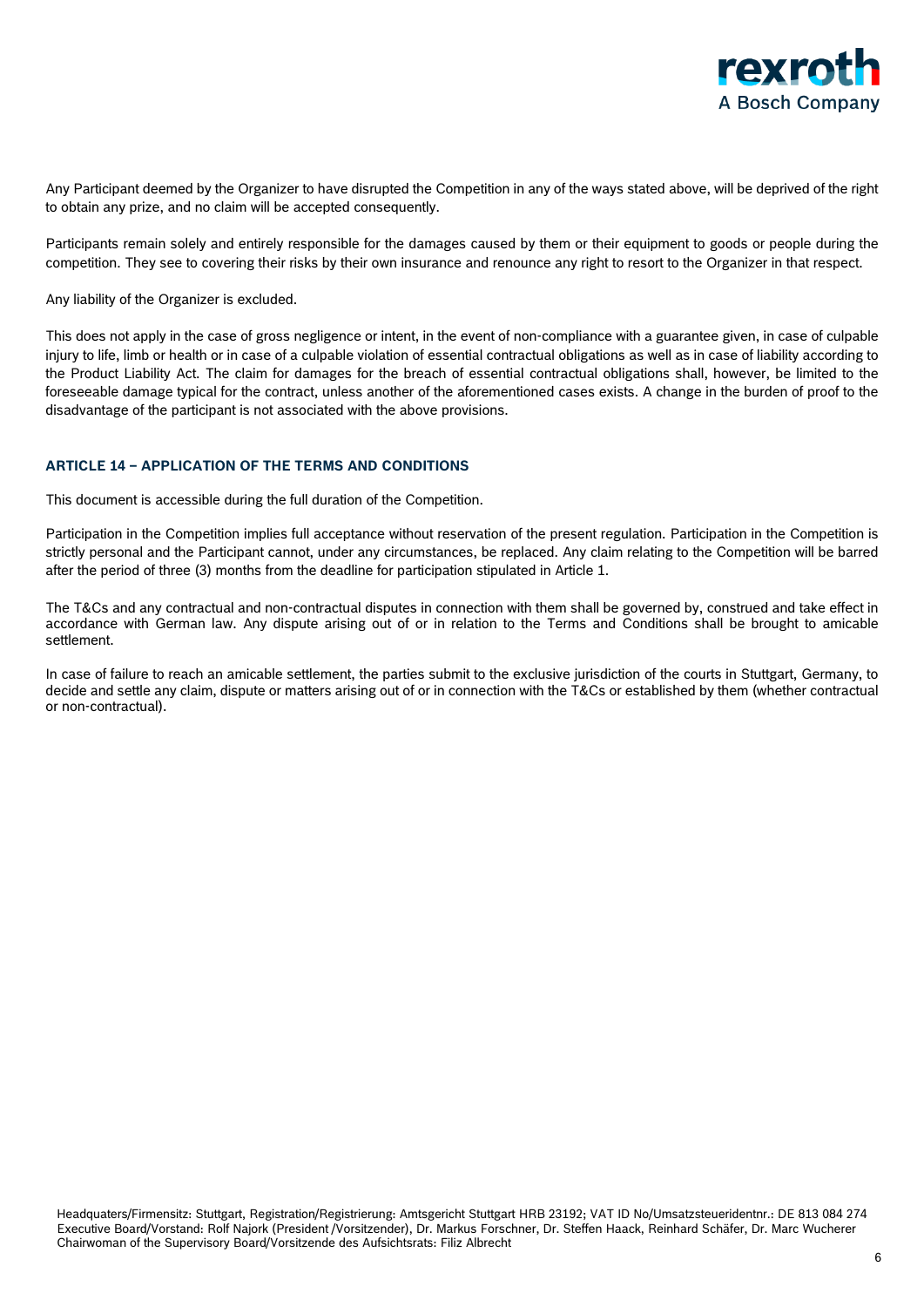

# **Bedingungen und Konditionen – ctrlX developR Challenge**

## **ARTIKEL 1 – DURCHFÜHRUNG DES WETTBEWERBS**

Das Unternehmen Bosch Rexroth AG mit dem Geschäftssitz Zum Eisengießer 1, 97816 Lohr a.M., Deutschland (im Folgenden als "Veranstalter" oder "Bosch Rexroth" bezeichnet) veranstaltet vom 21.09.2021 bis 31.05.2022 online/virtuell einen Wettbewerb mit der Bezeichnung "ctrlX developR Challenge" (im Folgenden als "Wettbewerb" bezeichnet).

Jeder Teilnehmer erhält für die Dauer des Wettbewerbs einen Challenge-Bausatz, zu dem die industrielle Steuerung "ctrlX CORE" gehört. Falls nötig erhalten die Teilnehmer während des Wettbewerbs weitere Hardware-Komponenten. Der Challenge-Bausatz und weitere Hardware werden den Teilnehmern durch den Veranstalter oder eine lokale Schwesterfirma von Bosch Rexroth ("lokale Schwesterfirma") zugesandt. Innerhalb vier Wochen nach Beendigung des Wettbewerbs senden die Teilnehmer die Hardware-Komponenten (einschließlich des ctrlX CORE), wie den Teilnehmern mitgeteilt, an den Veranstalter oder dessen lokale Schwesterfirma zurück, wobei die Kosten durch den Veranstalter oder dessen lokale Schwesterfirma getragen werden. Andere für den Wettbewerb notwendige Ausrüstung, z. B. Hardware oder Software und/oder Notebooks mit vorinstallierter Software zur Implementierung von Projekten, müssen von den Teilnehmern bereitgestellt werden.

Während des Wettbewerbs und nach der Anmeldung für diesen kann die ctrlX AUTOMATION Community [\(www.ctrlx](http://www.ctrlx-automation.com/community)[automation.com/community\)](http://www.ctrlx-automation.com/community) für Fragen und Diskussionen genutzt werden.

## **ARTIKEL 2 – ZIEL DES WETTBEWERBS**

ctrlX AUTOMATION überschreitet die bisherigen Grenzen zwischen Maschinensteuerung, IT-Welt und dem Internet der Dinge. Mit Linux-Echtzeit-Betriebssystem, konsequent offenen Standards, App-Programmierung, webbasiertem Engineering und umfassender IoT-Anbindung spart ctrlX AUTOMATION 30 bis 50 Prozent der Kosten für Komponenten und Entwicklung.

Im zeitlichen Rahmen des Wettbewerbs bemüht sich jeder Teilnehmer, mit dem ctrlX CORE eine innovative Lösung zu entwickeln. Die Entwicklung muss durch jeden Teilnehmer selbst geschehen. Die Lösung sollte idealerweise eine bestehende Lücke schließen, wo bisher kein geeignetes industrielles Steuerungssystem zur Verfügung steht. Während des Wettbewerbs entdecken die Teilnehmer die Funktionen der ctrlX CORE-Steuerungsplattform mit dem ctrlX AUTOMATISIERUNGS-Ökosystem.

## **ARTIKEL 3 – TEILNAHMEPROZESS**

Der Wettbewerb ist kostenlos und ist mit keinerlei weiteren Kaufverpflichtungen verbunden. Der Wettbewerb steht ausgewählten Personen offen, (i) die in dem in ihrem Wohnsitzland gesetzlich vorgeschrieben Alter zur Teilnahme an diesem Wettbewerb sind, (ii) die ihren Wohnsitz in einem der folgenden Länder haben: Deutschland, Schweiz, Österreich, Italien, Frankreich, Schweden, Belgien, die Niederlande, Norwegen, Finnland, Irland, Dänemark, Vereinigtes Königreich, USA oder Kanada, (iii) die mit der Softwareentwicklung für den industriellen Einsatz vertraut sind und (iv) deren eigene Computer-Hardware während der gesamten Wettbewerbsdauer in betriebsfähigem Zustand ist (im Folgenden als "Teilnehmer" bezeichnet).

Mitarbeiter des Veranstalters und seiner Schwesterfirmen (Bosch-Gruppe) und der Partner (von ctrlX World) sowie der Wettbewerber des Veranstalters und deren Familienmitglieder sowie jeder, der direkt oder indirekt zur Konzeption, Durchführung oder Umsetzung des Wettbewerbs beigetragen hat, sind zur Teilnahme am Wettbewerb nicht berechtigt.

Die Anmeldung zum Wettbewerb ist vom 21.09.2021 bis 31.12.2021 möglich. Der Wettbewerb findet vom 11.02.2022 bis 30.04.2022 statt.

Jede Anmeldung zum Wettbewerb erfolgt individuell und es ist während der gesamten Wettbewerbsdauer nur eine Anmeldung pro Person und Projekt erlaubt.

Die Wettbewerbssprache ist Englisch.

Headquaters/Firmensitz: Stuttgart, Registration/Registrierung: Amtsgericht Stuttgart HRB 23192; VAT ID No/Umsatzsteueridentnr.: DE 813 084 274 Executive Board/Vorstand: Rolf Najork (President /Vorsitzender), Dr. Markus Forschner, Dr. Steffen Haack, Reinhard Schäfer, Dr. Marc Wucherer Chairwoman of the Supervisory Board/Vorsitzende des Aufsichtsrats: Filiz Albrecht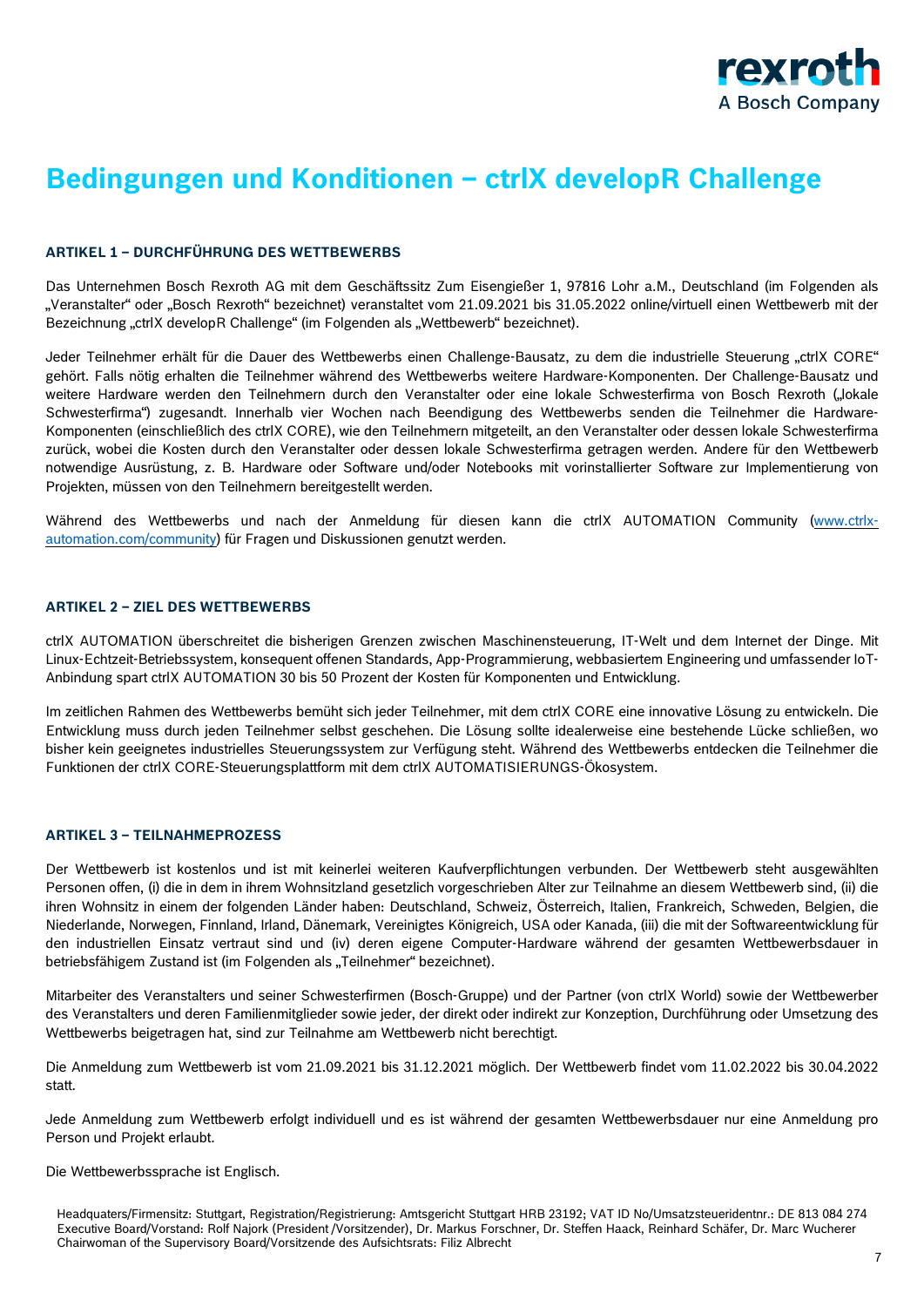

## **Phase 1: Anmeldeprozess**

- Datum und Uhrzeit: Beginn der Anmeldung 21.09.2021, 12:00 (MEZ), Ende der Anmeldung 31.12.2021, 00:00 (MEZ).
- Ziel: Die Teilnehmer werden durch den Veranstalter ausgewählt. Bewerber müssen folgende Angaben mitteilen: Vorname, Nachname, E-Mail, Beruf, Unternehmen, Postanschrift, Kategorie, Projektidee sowie eine Beschreibung der Idee und des Vorgehens. Interessierte bewerben sich für die ctrlX developR Challenge über das Anmeldeformular auf der Website [www.ctrlx-developr](http://www.ctrlx-developr-challenge.com/)[challenge.com.](http://www.ctrlx-developr-challenge.com/)

Jeder Kandidat bzw. jede Kandidatin garantiert, dass die während seiner/ihrer Bewerbung für den Wettbewerb gemachten Angaben vollständig und korrekt sind. Jede falsche, fehlerhafte oder unvollständige Angabe führt automatisch zur Ablehnung der Bewerbung. Bewerber werden ab dem 05.01.2022 per E-Mail benachrichtigt, ob sie als Teilnehmer ausgewählt wurden.

Der Veranstalter behält sich das Recht vor, jederzeit eine Bewerbung abzulehnen, falls das Profil des Teilnehmers nicht den Wettbewerbsstandards entspricht.

### **Phase 2: Beginn des Wettbewerbs**

- Datum und Uhrzeit: 11.02.2022, 15:00 (MEZ)
- Ort: Online/virtuell
- Ziel: Die Teilnehmer haben die Gelegenheit zu einem virtuellen Treffen beispielsweise mit dem ihnen durch den Veranstalter zugeteilten Mentor und zur selbstständigen Arbeit. Die Teilnehmer haben bis 31.03.2022 um 00:00 (MEZ) Zeit, ihre Ideen zu implementieren.

## **Phase 3: Beginn der Arbeit an den Projekten**

- Datum und Uhrzeit: 11.02.2022, 17:00 (MEZ)
- Ort: Online/virtuell
- Ziel: Eine Mission: Ziel des Wettbewerbs ist es, jeweils allein im Zeitraum der 77 Tage eine Lösung für die ctrlX-AUTOMATISIERUNG zu entwickeln.

### **Phase 4: Bewertung der Projekte**

- Datum: Mai 2022
- Ort: Online/virtuell
- Ziel: Auswahl der Finalisten durch die Jury

## **Phase 5: Präsentation und Wettbewerbsergebnisse**

- Datum: Mai 2022, das genaue Datum wird mitgeteilt.
- Ort: Online/virtuell ODER im Hause Bosch Rexroth AG, Lise-Meitner-Straße 4, 89081 Ulm, Deutschland. Im letzteren Fall steht den Finalisten, die während der Veranstaltung nicht anwesend sein können, ein Live-Stream zur Verfügung, der wahrscheinlich auch für interessierte Dritte offen sein wird.
- Ziel:
	- o Jede als Finalist ausgewählte Person präsentiert ihr Ergebnis gegenüber der Jury. Jeder Person stehen rund 15 Min. (noch festzulegen) für die Präsentation zur Verfügung.
	- o Beratung der Jury und Bekanntgabe der Gewinner und Preise

## **ARTIKEL 4 – ERMITTLUNG DER GEWINNER**

Die Gewinner werden von einer Jury aus Mentoren bestimmt. Die Zusammensetzung der Jury wird den Teilnehmern spätestens am 11.02.2022 mitgeteilt.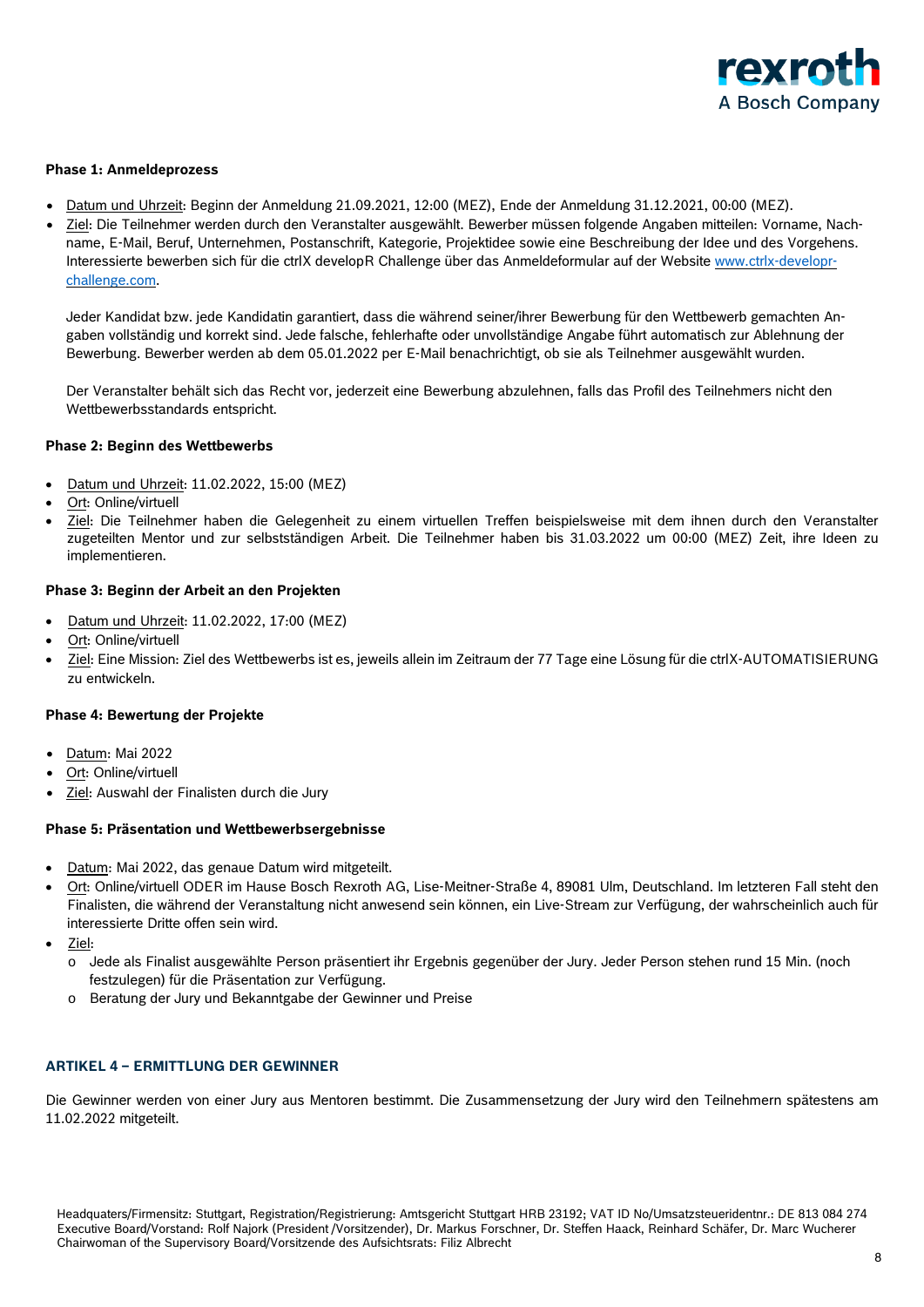

Die Gewinner werden durch die Jury aus den Teilnehmern ausgewählt, die folgende Bedingungen erfüllen:

- Sie erfüllen die in den vorliegenden Regeln festgelegten Teilnahmebedingungen
- Sie haben bei der Jury ihren Prototyp eingereicht.

Die Jury wählt die Gewinner unter den Teilnehmern anhand folgender Kriterien aus:

- 1) Idee und Vorgehen
- 2) Technische Methoden und Implementierung (z. B. Qualität der Kodierung, verwendete Algorithmen...)
- 3) Mehrwert, Potenzial (z. B. Benutzerfreundlichkeit, praktische Relevanz...) und Marketingkonzept
- 4) Präsentation beim abschließenden Pitch

Die Entscheidungen der Jury sind endgültig und können nicht angefochten werden.

#### **ARTIKEL 5 – URKUNDEN**

Die Gewinner erhalten eine Gewinnerurkunde, alle anderen Teilnehmer erhalten eine Teilnahmeurkunde. Die Urkunden werden den Teilnehmern durch den Veranstalter innerhalb höchstens vier (4) Wochen nach Bekanntgabe der Gewinner an die durch die Teilnehmer genannte E-Mail-Adresse gesandt.

Die Gewinner erhalten innerhalb höchstens vier (4) Wochen nach Bekanntgabe der Gewinner an die durch die Gewinner genannte postalische Anschrift oder E-Mail-Adresse ein kleines Überraschungsgeschenk als zusätzliches "Dankeschön" gesandt.

Das Überraschungsgeschenk ist weder übertragbar noch gegen ihren Barwert austauschbar / erstattungsfähig.

Falls die Anschrift des Gewinners unbrauchbar (unleserlich, unvollständig oder fehlerhaft) ist, verliert dieser den Anspruch auf das Überraschungsgeschenk.

Außerdem kann der Veranstalter für einen Fehler bei der Übersendung der Überraschung, deren Verlust beim Versand oder die Unmöglichkeit, Kontakt zum Gewinner aufzunehmen, nicht haftbar gemacht werden.

## **ARTIKEL 6 – VERGÜTUNG**

Der Teilnehmer verzichtet auf alle seine/ihre Rechte hinsichtlich einer Vergütung gegenüber dem Veranstalter aufgrund seiner/ihrer Teilnahme am Wettbewerb (insbesondere im Hinblick auf Kosten, die für die Teilnahme entstanden sind, wie Fahrtkosten, Unterkunft usw.).

#### **ARTIKEL 7 – ÄNDERUNG, UNTERBRECHUNG UND BEENDIGUNG DES WETTBEWERBS**

Der Veranstalter behält sich das Recht vor, den Wettbewerb oder einen Teil des Wettbewerbs aufgrund eines Ereignisses höherer Gewalt abzukürzen, zu verlängern, zu ändern oder zu beenden, ohne infolgedessen haftbar zu werden.

In diesem Fall teilt der Veranstalter dies den Teilnehmern durch ein Mittel seiner Wahl mit (einschließlich E-Mail und/oder Veröffentlichung auf der Website) und teilt bei Bedarf den Teilnehmern gegebenenfalls die neuen geltenden Regeln oder das neue Enddatum des Wettbewerbs mit. Jede Teilnehmerin bzw. jeder Teilnehmer kann den Veranstalter per E-Mail in Kenntnis setzen, dass sie/er die neuen Bedingungen der Wettbewerbsregeln ablehnt, wobei sie/er in diesem Fall von der Teilnahme ausgeschlossen wird, was sie/er ausdrücklich akzeptiert. Wird dem Veranstalter innerhalb 72 Stunden keine Ablehnung mitgeteilt, gelten die neuen Bedingungen der Wettbewerbsregeln als durch die Teilnehmer akzeptiert.

Im Falle einer Regeländerung, Stornierung oder Unterbrechung des Wettbewerbs oder einer Verkürzung oder Verlängerung der Dauer lehnt der Veranstalter jegliche Haftung ab und die Teilnehmer sind zu keiner Entschädigung berechtigt.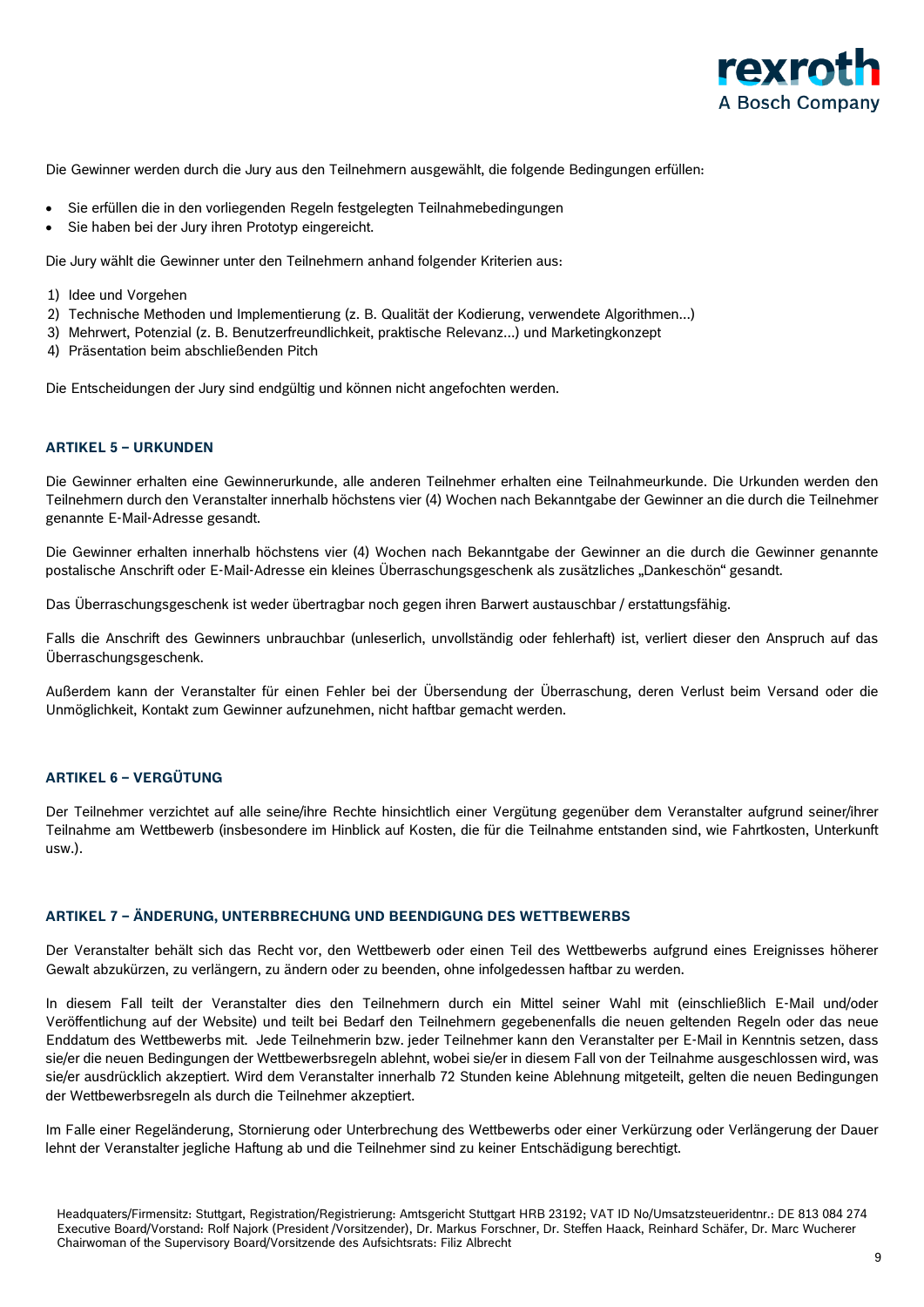

#### **ARTIKEL 8 – BETRUG**

Der Veranstalter kann Wettbewerbsbeiträge ganz oder teilweise vom Wettbewerb ausschließen, falls es den Anschein hat, als sei es während des Wettbewerbs in welcher Form auch immer zu Betrug, insbesondere Computerbetrug, gekommen. Der Veranstalter behält sich in diesem Fall das Recht vor, keine Preise zu verleihen, das betroffene Prototyp-Projekt auszuschließen und/oder gegen den oder die Urheber der betrügerischen Handlung Klage einzureichen. Der Veranstalter trägt für einen solchen Fall keine Verantwortung gegenüber den Teilnehmern.

Außerdem kann der Veranstalter nicht im Falle von Schäden, gleich ob materiell oder immateriell, haftbar gemacht werden, die den Teilnehmern, deren Computerausrüstung oder den Daten während des Wettbewerbs und danach entstehen, einschließlich daraus entstehender Folgen auf persönlicher, beruflicher oder geschäftlicher Ebene.

## **ARTIKEL 9 – VERWERTUNGSRECHTE UND GEISTIGES EIGENTUM**

Die Verwertungs- und Eigentumsrechte an Prototypen, die während des Wettbewerbs entwickelt wurden, sind den Teilnehmern vorbehalten.

Falls die Teilnehmer ihre Rechte abtreten möchten, müssen sie zunächst dem Veranstalter die Möglichkeit zum Erwerb der Rechte an ihren Prototypen zur gewerblichen Nutzung anbieten. Die Bedingungen dieser Abtretung der Rechte werden in einer separaten Vereinbarung zwischen dem Veranstalter und den Teilnehmern festgelegt.

Die Teilnehmer gewähren dem Veranstalter und dessen Schwesterfirmen das weltweite, unwiderrufliche und ausschließliche Recht zur Verwendung und wirtschaftlichen Nutzung der Rechte am geistigen Eigentum an ihren Prototypen zu angemessenen Bedingungen und Vergütung.

Während des Wettbewerbs verwenden die Teilnehmer nur Komponenten, die frei von jeglichen Rechten sind. Alle Komponenten Dritter, die in den Prototyp einbezogen sind, einschließlich Open-Source-Software, müssen eindeutig unter Angabe ihrer Version, der Bedingungen der geltenden Lizenz und anderer Nutzungsbedingungen identifiziert werden. Den Teilnehmern ist bekannt, dass diese Angaben bei der Bewertung für die Preisvergabe berücksichtigt werden.

Die Prototypen dürfen keine Rechte am geistigen Eigentum oder Bildrechte verletzen. Jeder Teilnehmer garantiert dem Veranstalter, dass sein Werk in keiner Weise gegen Rechte Dritter verstößt und dass sie/er, wo notwendig, die Zustimmung des Dritten eingeholt hat.

Durch die Teilnahme am Wettbewerb berechtigen die Teilnehmer den Veranstalter ausdrücklich, die während des Wettbewerbs präsentierten Projekte und Prototypen kostenlos mündlich, grafisch oder schriftlich zu veröffentlichen, kommunizieren, auszustellen und bekanntzugeben. Jeder Teilnehmer stimmt zu, medial veröffentlicht zu werden (Website usw.) und berechtigt den Veranstalter, kostenlos alle realisierten Arbeiten über alle zur Unterstützung des Wettbewerbs verwendeten Kommunikationsmedien zu präsentieren sowie die Namen, Vornamen und Bilder der Teilnehmer zu verwenden.

Mit der Teilnahme am Wettbewerb ist ausdrücklich keine (teilweise oder vollumfängliche) Einräumung von Nutzungsrechten an Namen und/oder Marken verbunden, die mit Bosch im Zusammenhang stehen, und zwar sowohl allein, als auch zusammen mit oder als Teil eines anderen Worts oder Namens. Dies gilt auch für Rechte an Warenzeichen, Namen oder Logos von Bosch oder seinen verbundenen Unternehmen.

### **ARTIKEL 10 – BILDRECHTE**

Die Teilnehmer werden während des Wettbewerbs möglicherweise gefilmt oder fotografiert. Durch die Teilnahme am Wettbewerb stimmen die Teilnehmer der Verwendung und Verbreitung ihres Bildes durch den Veranstalter, einschließlich für Werbeveranstaltungen nach dem Wettbewerb, zu. Die Produktion und Verbreitung von Filmen und Fotografien der Veranstaltung führen zu keiner Vergütung für die Teilnehmer. Die Teilnehmer gewähren dem Veranstalter die für die genannten Zwecke erforderlichen Nutzungsrechte für alle bestehenden Bilder oder Urheberrechte.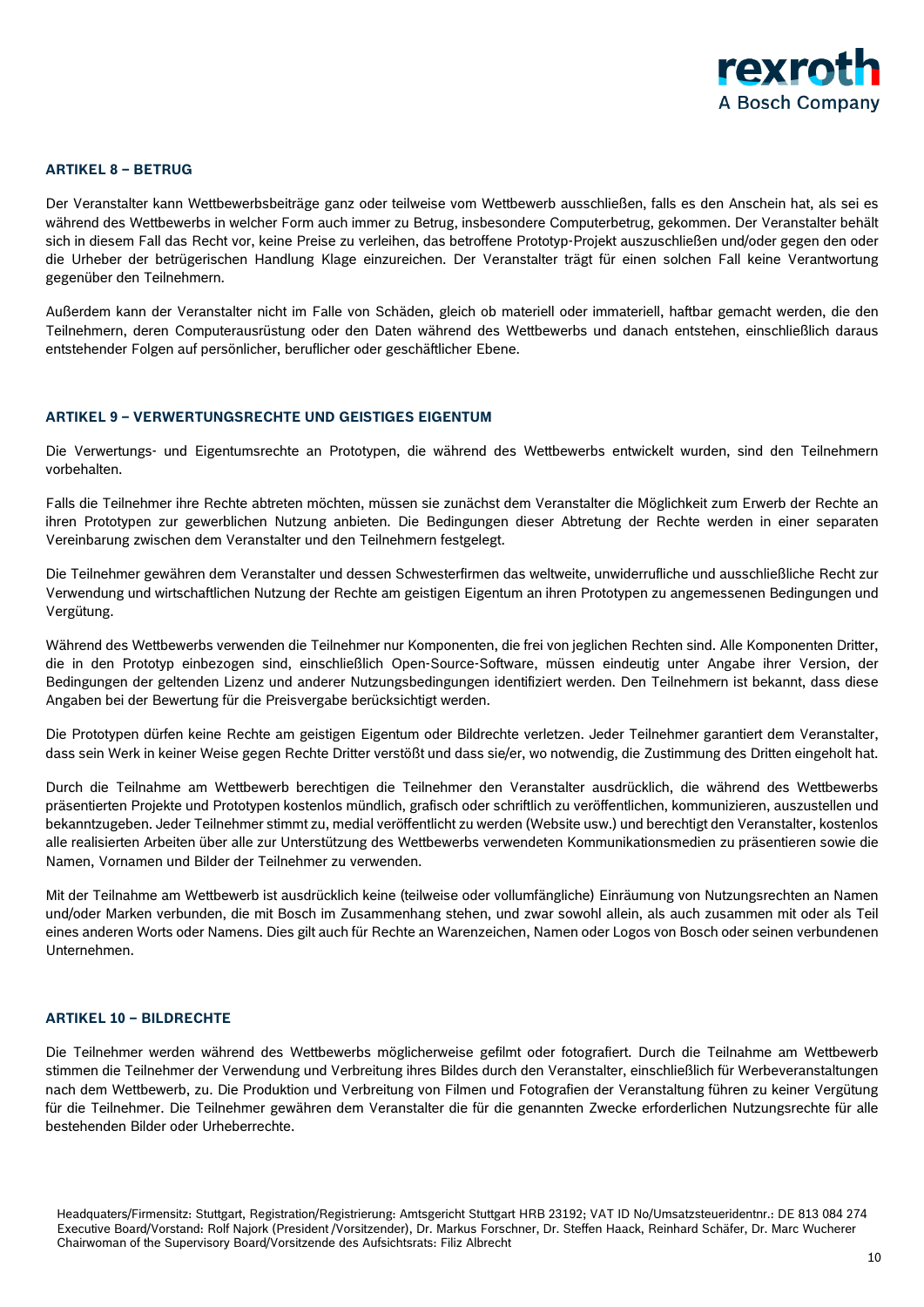

## **ARTIKEL 11 – VERTRAULICHKEIT**

Der Teilnehmer bestätigt die Vertraulichkeit aller mit ihm/ihr während des Wettbewerbs geteilten Informationen und Dokumente.

Während der gesamten Wettbewerbsdauer und für einen Zeitraum von 24 Monaten ab dem Beginn der in diesen Bedingungen und Konditionen erwähnten zweiten Phase wird der Teilnehmer weder direkt noch indirekt, schriftlich noch auf irgendeine andere Weise Informationen gegenüber Dritten verwenden oder mit diesen teilen, es sei denn, sie/er hat vorher eine schriftliche Berechtigung, dies zu tun, durch den Veranstalter erhalten. Die gilt für Informationen, die mit ihm/ihr durch den Veranstalter geteilt wurden oder mit ihm/ihr indirekt bei Vertragsschluss geteilt wurden.

Die Pflicht zur Geheimhaltung gilt nicht beziehungsweise nicht mehr für:

- Vertrauliche Informationen, die bereits zum Zeitpunkt der Offenlegung im Besitz des Teilnehmers waren, außer infolge eines unzulässigen Vorgehens oder einer Unterlassung des Teilnehmers,
- Vertrauliche Informationen, die vor oder nach dem Zeitpunkt der Offenlegung öffentlich bekannt oder Teil der öffentlichen Literatur werden, jedoch nicht durch Fehler oder unzulässiges Vorgehen oder Unterlassung des Teilnehmers oder eines Dritten, dem der Teilnehmer die vertraulichen Informationen entsprechend diesem Vertrag hätte mitteilen dürfen,
- Vertrauliche Informationen, die rechtmäßig von anderen erworben wurden, die diese vertraulichen Informationen nicht unter einer Verschwiegenheitspflicht vom Veranstalter erhalten haben,
- Vertrauliche Informationen, die vom oder im Namen des Teilnehmers selbst, unabhängig von vertraulichen Informationen im Zusammenhang mit oder während des Wettbewerbs, entwickelt wurden

Falls der Teilnehmer ein Recht auf Offenlegung gemäß diesem Abschnitt in Anspruch nimmt, liegt die Beweislast für die Feststellung der oben genannten Ausnahmen bei ihr/ihm.

Der Teilnehmer verpflichtet sich, alle Dokumente, die vertrauliche Informationen enthalten oder mit dem Teilnehmer bei Vertragsschluss geteilt wurden, auf einfache Anfrage des Veranstalters zurückzugeben. Diese Vertraulichkeitsvereinbarung ist gültig.

Die Teilnehmer werden ermutigt, während der gesamten Wettbewerbsdauer jede Art von Social Media und/oder Blogs oder anderer Kommunikationsformen zu nutzen. Falls sie dies tun, müssen die Teilnehmer mit Bosch Rexroth einen separaten Influencer-Vertrag schließen.

Der Teilnehmer ist einverstanden und erkennt an, dass sämtliche vertraulichen Informationen alleiniges Eigentum des Veranstalters bleiben. Der Teilnehmer beantragt oder erwirbt keine Rechte, insbesondere Rechte am geistigen Eigentum, hinsichtlich der vertraulichen Informationen.

#### **ARTIKEL 12 – SCHUTZ PERSONENBEZOGENER DATEN**

Die Erfassung und Verarbeitung personenbezogener Daten in Bezug auf den Teilnehmer durch den Veranstalter soll vorrangig sicherstellen, dass der Wettbewerb ordnungsgemäß durchgeführt wird, und insbesondere dem Veranstalter erlauben, den Gewinner zu kontaktieren und ihm das Überraschungsgeschenk auf effiziente Weise zu überreichen sowie, sofern dieser Fall eintritt, eine Aufstellung der Gewinner zu veröffentlichen.

Personenbezogene Daten, die Sie bei Teilnahme am Wettbewerb übermitteln, werden in Übereinstimmung mit unserer [Datenschutz](https://www.boschrexroth.com/documents/12605/34233325/ctrlX+AUTOMATION+-+developR+Challenge+-+GDPR+-+2021-09%3B+EN-DE/0b332340-7162-965b-6d5c-08eb82b1d9d5)[richtlinie](https://www.boschrexroth.com/documents/12605/34233325/ctrlX+AUTOMATION+-+developR+Challenge+-+GDPR+-+2021-09%3B+EN-DE/0b332340-7162-965b-6d5c-08eb82b1d9d5) und geltenden Datenschutzgesetzen behandelt.

Die Teilnehmer haben das Recht auf Zugriff auf, Aktualisierung und/oder Löschung ihrer Daten, indem sie dies direkt von der Bosch Rexroth AG unter [ctrlx.automation@boschrexroth.com.](mailto:ctrlx.automation@boschrexroth.com)

#### **ARTIKEL 13 – VERANTWORTUNG**

Bosch Rexroth erinnert die Teilnehmer an die Eigenschaften und Beschränkungen des Internet-Netzwerks und lehnt jegliche Verantwortung für Folgen ab, die während der Verbindung der Teilnehmer zum Internet-Netzwerk oder den Veranstaltungs-Webseiten

Headquaters/Firmensitz: Stuttgart, Registration/Registrierung: Amtsgericht Stuttgart HRB 23192; VAT ID No/Umsatzsteueridentnr.: DE 813 084 274 Executive Board/Vorstand: Rolf Najork (President /Vorsitzender), Dr. Markus Forschner, Dr. Steffen Haack, Reinhard Schäfer, Dr. Marc Wucherer Chairwoman of the Supervisory Board/Vorsitzende des Aufsichtsrats: Filiz Albrecht